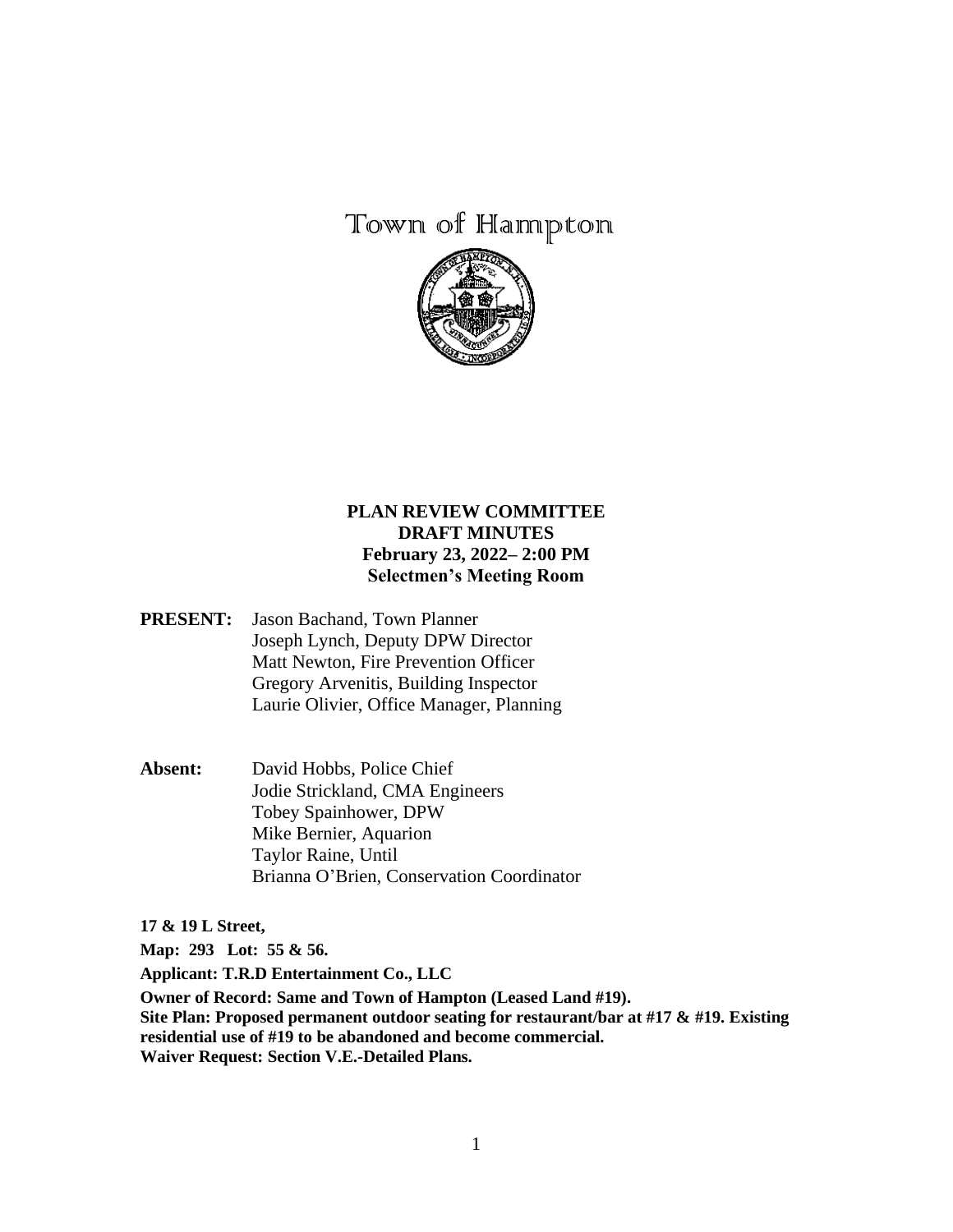Terry Daidone is present, the applicant. The project is partially on leased land. Kat Morrill, Millennium Engineers, is also present.

Kat noted that this is the second PRC. They made sure everything was taken care of. The two buildings and abandoning the residential use were discussed. Seating was discussed. Lighting was discussed.

Matt Newton, Fire, noted the applicant took out the gate on the front. The front entrance was discussed. The gate behind the new stage was discussed. They put the gate to the left. Mr. Newton asked about the rear entrance. Stairs are swapped away from it. The deck needs to be cut. They need to be flat. On the side next to the building – how will it stay 36" and how will people park in there was asked. They said there are two metal poles. Metal poles are not three feet out. Vents coming out were discussed. Can a fence be put up there was asked. Mr. Daidone said to accept the metal posts for now, they could put a chain across also. Just so long as cars do not park in there.

Mr. Newton asked about L Street storage. The intent is to limit the number of persons using the exit. Jake Magro discussed half out the front. Only if there were a fire in the middle. It was a side note. They are fine with the 36" exit.

Mr. Newton asked how storage will be held. Mr. Daidone said they want to use the driveway. If they want to use it (the 19 L Street buildings) for office space, they have to come back. They understand. How will it stay storage was asked. Mr. Daidone said it is surveyed now. They can put double chains on it.

Mr. Newton said this patio will be run in the winter as well.

Greg Arvanitis, the Building Inspector, does not have any questions.

Joe Lynch, DPW Deputy Director, said most of his questions have been discussed. Mr. Lynch asked about asphalt to the pervious pavers. We prefer it soaks into the ground. Mr. Lynch is not familiar with the floor (dining), cleaning products. What is going through pervious pavers was asked.

Kat Morrill asked about spillover. Mr. Lynch discussed run-off, sweeping. Now we have food requirements and mopping and cleaners and that can get into the ground. Mr. Bachand said we talked about this at the November meeting. We wanted them to provide pavers. Mr. Bachand said this reduces sealed surface because it is already high there. Where this is dining, is this a benefit was asked. Ms. Morrill said pervious pavers are used across the street also with the new Luchos project. The stormwater maintenance plan takes care of this.

Ms. Olivier noted that it is hard to get O&M requirements submitted timely.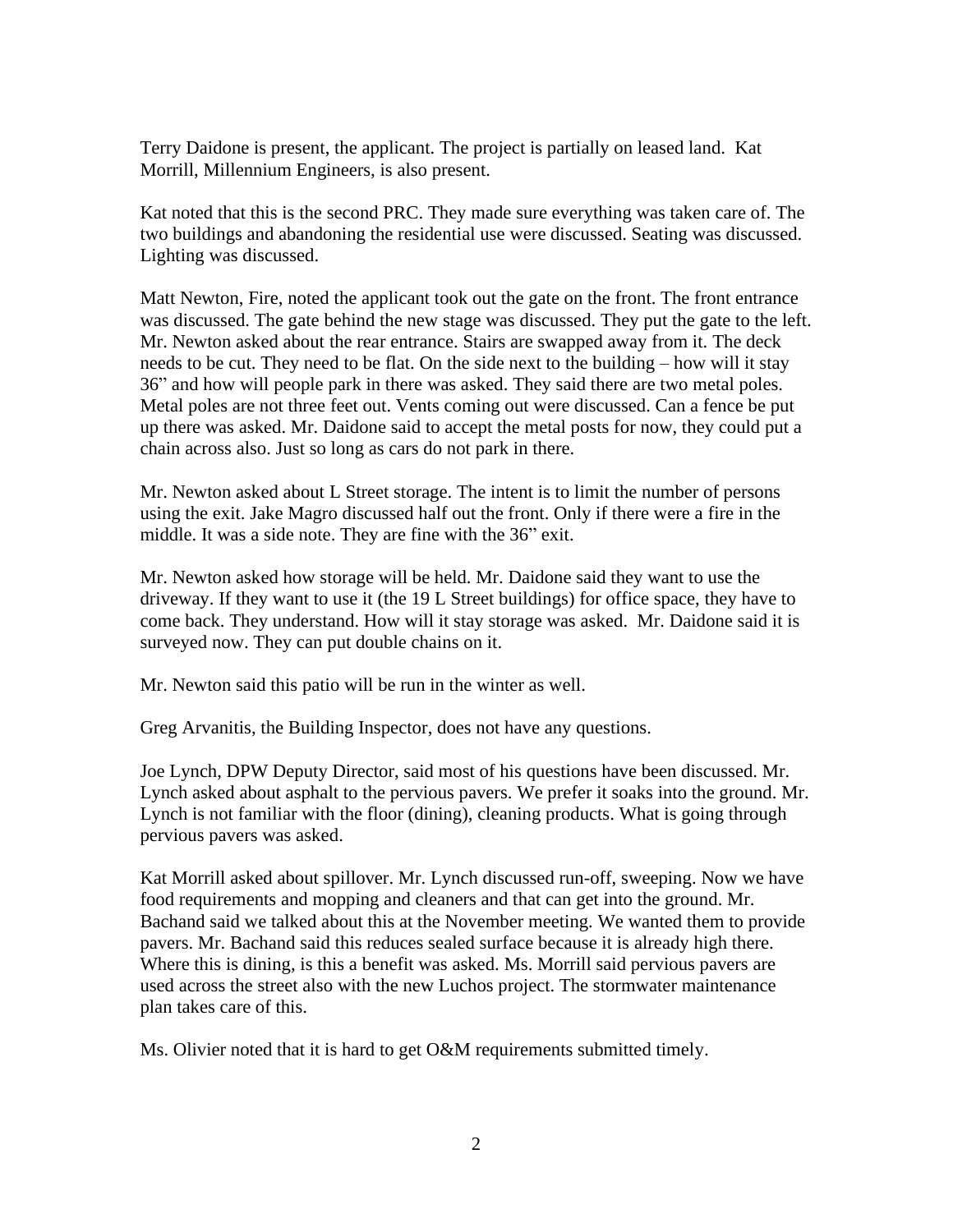Mr. Lynch discussed getting clean water to the ground is what they want. If this were a dining room, it would be mopped, vacuumed. Mr. Daidone said they pressure wash, but it's just the water and it's how they clean the 40'. Mr. Lynch wants this in the O&M Plan.

Mr. Bachand noted we have not seen an O&M Plan.

The gate swinging out toward the road was discussed. There is not a gate there now.

Mr. Lynch said all other questions have been answered. Mr. Lynch noted the count on impact on sewer will be calculated later.

Mr. Bachand discussed the Legal comments from Attorney Lowry, and handed out copies of the comments to the applicant and others.

Mr. Lynch noted the O&M Plan is part of the permit. Reports are supposed to be submitted. It doesn't always happen that way. He noted annual reporting needs to be kept up with. Mr. Lynch/DPW needs to give reports to the EPA. If he does not get one, they will be cited in the DPW's report as non-compliant.

Mr. Bachand discussed the fence; the 42" fence. It should be a 36" fence and read that way on the plan. The new lease is in the works. Attorney Lowry said to operate under the current lease until the next one is negotiated. Mr. Daidone said he thought they re-did the lease. Mr. Daidone was wrong at the last meeting; it is still a 12-year lease. They will operate as it currently stands.

Mr. Bachand discussed the prior Building Inspector's requiring a variance. The structure was discussed. They are in agreement - as long as the tables are not fixed into the ground. No variance is needed. The fence does not require a variance. Mr. Arvenitis noted he is also in agreement.

Mr. Bachand discussed the buildings there and how they are to be used in the future. Storage is the essential use. If anything is different/changes, it would have to come back for an amended site plan. If it is later an office space or whatnot, the site plan needs to be amended. There will be a recommended condition of approval to this effect.

Mr. Bachand discussed live music; music is limited to acoustic music and a vocalist. The noise ordinance is in the jurisdiction of the BOS; the Planning Board does have a say as part of site plan review in terms of mitigation, etc.

Mr. Bachand read a condition for sound which the Planning Board applied to prior projects. If there are noise violations, there may need to be a third-party review. The Planning Board used this in prior projects and it will be recommended for this project.

The Planning Board was adamant on this language for prior projects. It was note that there is a difference between a violation and complaint.